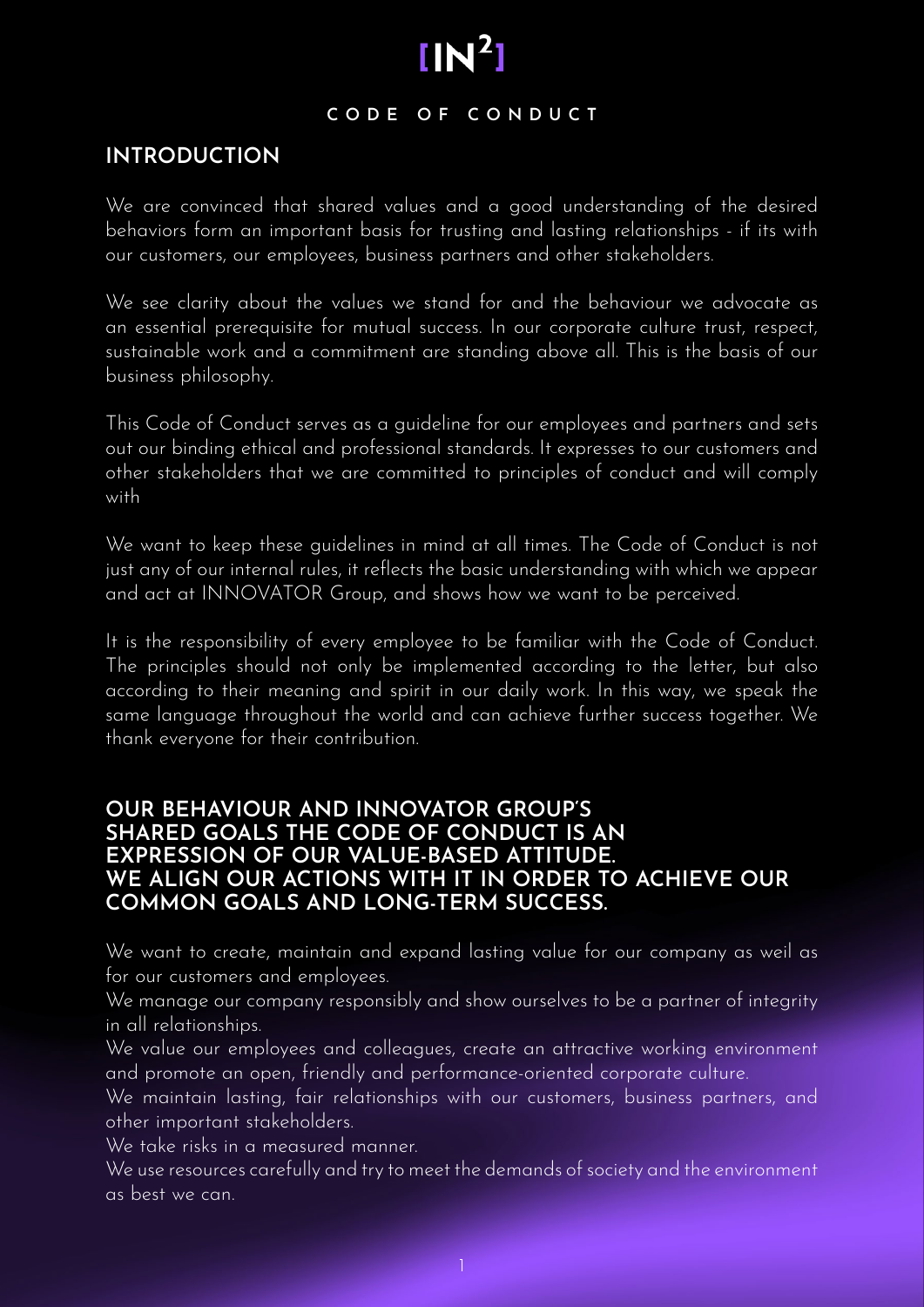# $IN^2$

#### **W E C O M M I T**

# **THE CODE OF CONDUCT IS BINDING. IT SETS OUT OUR PRINCIPLES OF CONDUCT FOR BUSINESS ACTIVITIES AND FOR DEALING WITH ALL STAKEHOLDERS AS WELL AS WITH SOCIETV AND THE ENVIRONMENT.**

All employees at INNOVATOR Group and its affiliated companies are required to read and understand the Code of Conduct and to comply with it at all times. Managers exemplify the values and principles of the Code of Conduct and promote a working environment that ensures compliance with the established principles. Compliance with the Code of Conduct is an integral part of the contractual relationship under employment law, the agreement an objectives and the performance appraisal

of employees.

Violations an the Code of Conduct may be punished with disciplinary measures and consequences from labor law, up to and termination of employment without notice. Employees who observe behavior which, after careful consideration, they consider to be a breach of duty in relation to the Code of Conduct or a regulatory requirement are requested to inform the management. Employees may also contact the Whistleblowing Unit confidentially or anonymously.

# **H O W W E M A N A G E O U R C O M P A N Y**

# **EFFECTIVE CORPORATE GOVERNANCE IS AN ESSENTIAL PART OF OUR BUSINESS CULTURE AT ALL LEVELS.**

Corporate management bodies ensure rigorous adherence to all applicable laws, rules and regulations and do not tolerate any violations.

Corporate management has an efficient risk management system and ensures effective control. It promotes the competence and independence of Internal Audit.

When recruiting and managing personnel, employees at all levels must draw attention to conflicts of interest that may arise from their personal relationships.

Employees with management functions bear a special responsibility. Within their area, they are responsible for establishing a constructive and good working climate as well as appropriate processes that enable flawless business processes.

Employees at all levels behave correctly and respectfully at all times, both within the company and externally, and refrain from any discrimination. We do not tolerate any abuse of power. This applies in personal conversations as well as in correspondence on social media.

We set incentives in such a way that they promote compliance with the principles set out in the Code of Conduct and comply with the applicable legal and regulatory requirements.

We demonstrate responsibility in all our actions and decisions and act as a credible company.

We use the company's systems and resources with care.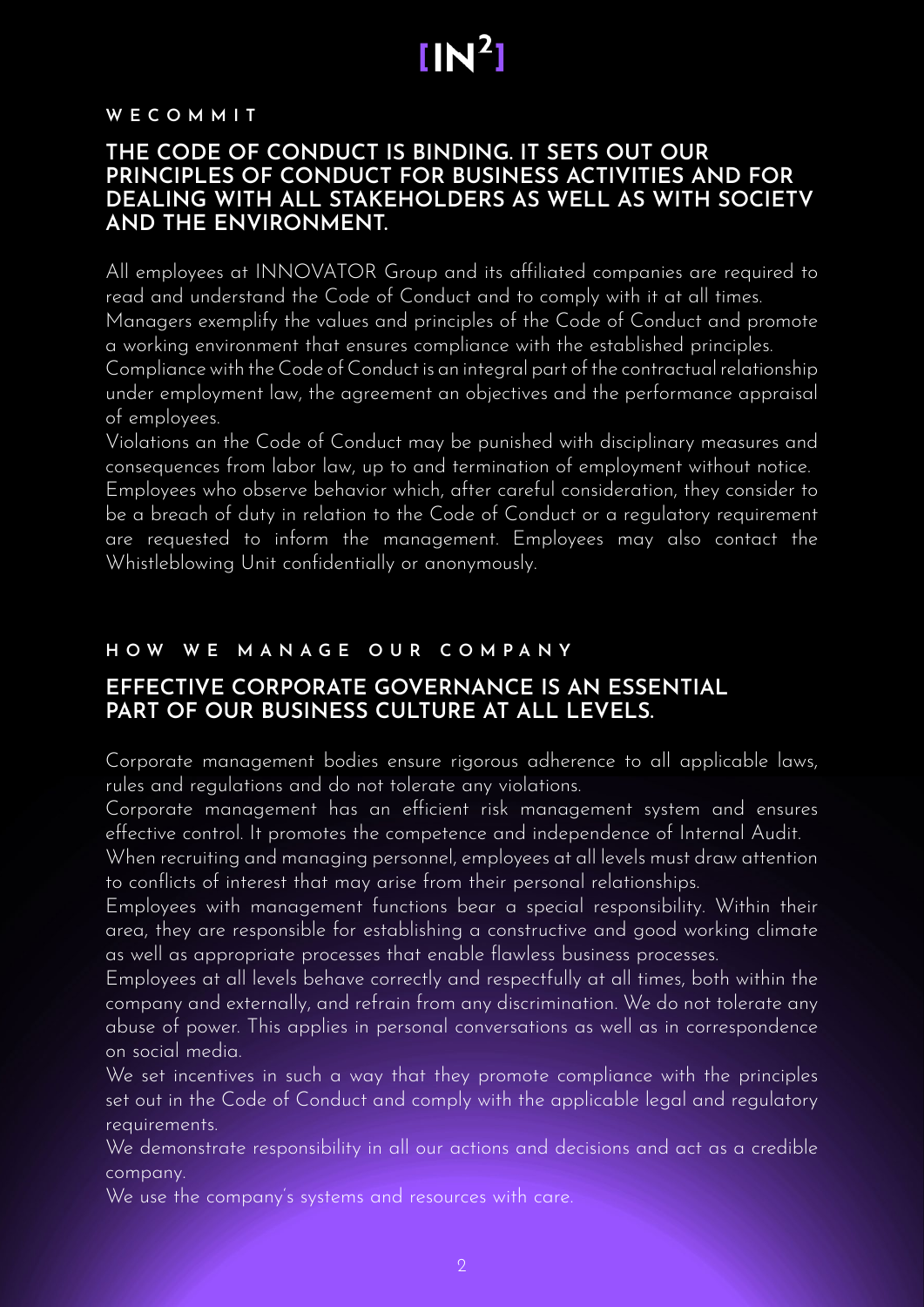#### **OUR EMPLOYEES**

## **COMPETENT, RADICALLY OPEN-MINDED AND PERFORMANCE-ORIENTED EMPLOYEES ARE THE BASIS OF INNOVATOR GROUP'S BUSINESS SUCCESS. WE HIGHLY VALUE THEIR COMMITMENT AND OFFER THEM AN ATTRACTIVE, SAFE AND HEALTHY WORKING ENVIRONMENT.**

We offer equal opportunities for employment and promotion regardless of gender, age, religion, nationality, ethnic background, sexual orientation, marital and family status, physical abilities or other characteristics.

We do not tolerate any forms of discrimination, harassment or bullying in our work environment.

We treat each other with respect and respect different opinions, perspectives or cultural practices. We place particular value on good communication and cooperation. We promote a collegial working atmosphere and a culture of open discussion in which questions and concerns can be freely expressed and are welcome.

We refrain from statements and behaviour that might me harmful to INNOVATOR Group and contradict our values when dealing with the public, especially in the press or on social media.

Supervisors are required to regularly provide their employees with honest and transparent assessments of their personal performance.

We provide employees at all levels with access to management.

### **O U R C U S T O M E R S**

# **WE ARE COMMITTED TO LONG-TERM, TRUSTING RELATIONSHIPS WITH OUR CUSTOMERS. THEIR SATISFACTION AND SECURITY IS CENTRAL TO US.**

We strive to offer our customers first-class products and services as well as the best possible advice and execution of orders. We take the best possible care of our customer's interests and avoid any conflicts of interest. We apply a fair and transparent pricing policy.

We attach importance to comprehensible and transparent communication with our customers. We do not promise anything that we cannot deliver. We take feedback seriously and use it to continuously improve our services and products.

We place the highest priority on discretion with regard to our customers and treat protected customer information confidentially, both in personal dealings and in digital processing, within the framework of the applicable laws. We follow the highest standards to protect customer information from unauthorized or improper access and to ensure our customers' privacy rights.

Customer data is disclosed only as provided for in the General Terms and Conditions, for example due to statutory disclosure requirements. Within the bank, customer information is only accessible to the extent necessary for the provision of services.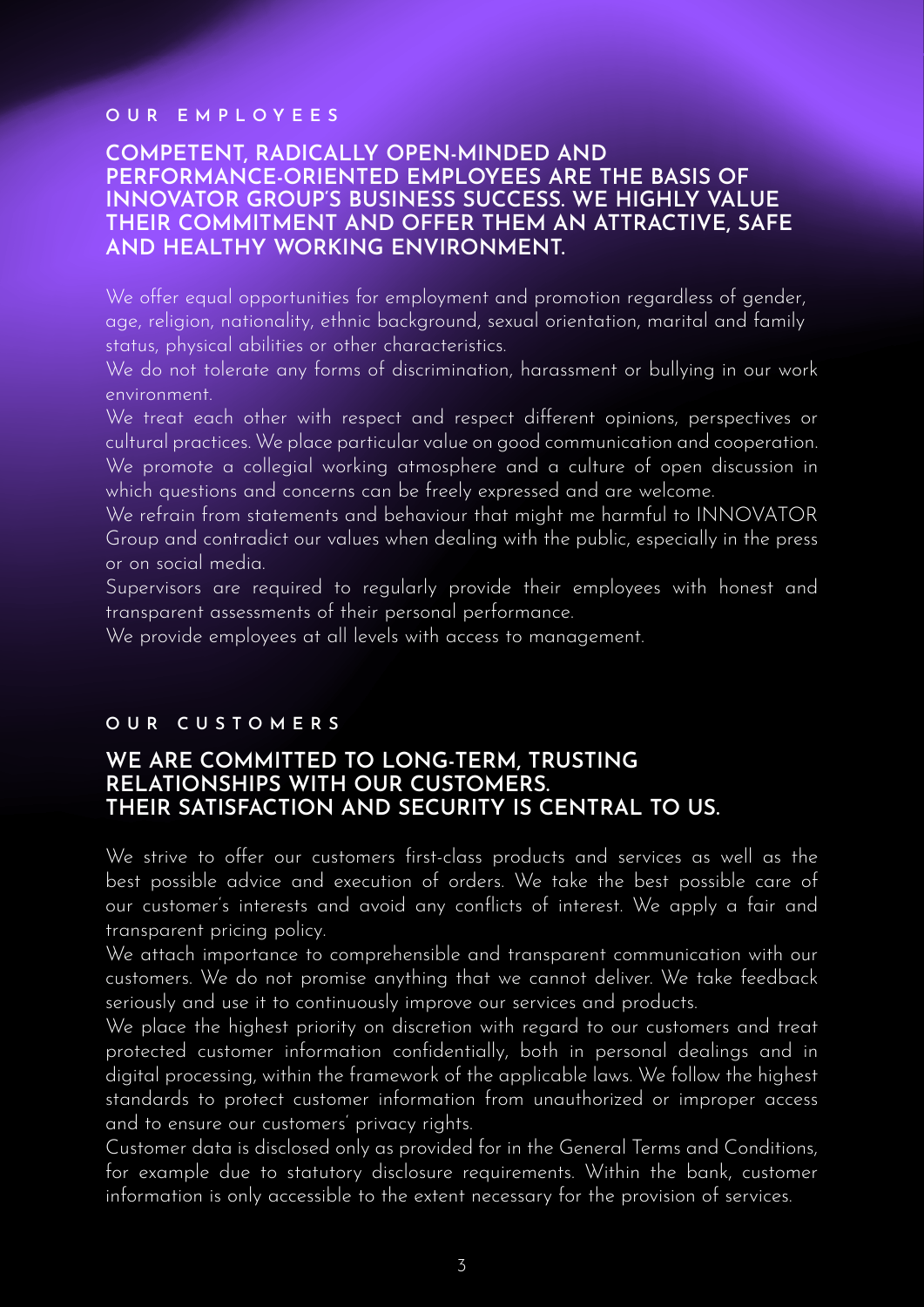# $IN<sup>2</sup>$

We are open to new technological developments and use them for the benefit of our customers and for the continuous optimization of our operating processes. We consciously and carefully weigh any associated risks and take appropriate precautions where necessary.

# **HOW WE CONDUCT OUR BUSINESS**

# **PROFESSIONALISM, FAIRNESS AND INTEGRITY CHARACTERIZE OUR BUSINESS POLICY.**

We comply with applicable laws, regulations and rules in all countries where we operate locally. We avoid business that jeopardizes INNOVATOR Group's reputation or whose consequences we cannot assess.

In case of doubt, we involve our superiors or the Compliance or Legal Department We do not gain unfair competitive advantages, for example by misrepresenting and concealing facts or manipulating, concealing or misusing privileged information. We neither offer nor accept inappropriate gifts, invitations or other favours in the context of business relationships. We do not tolerate corruption or bribery.